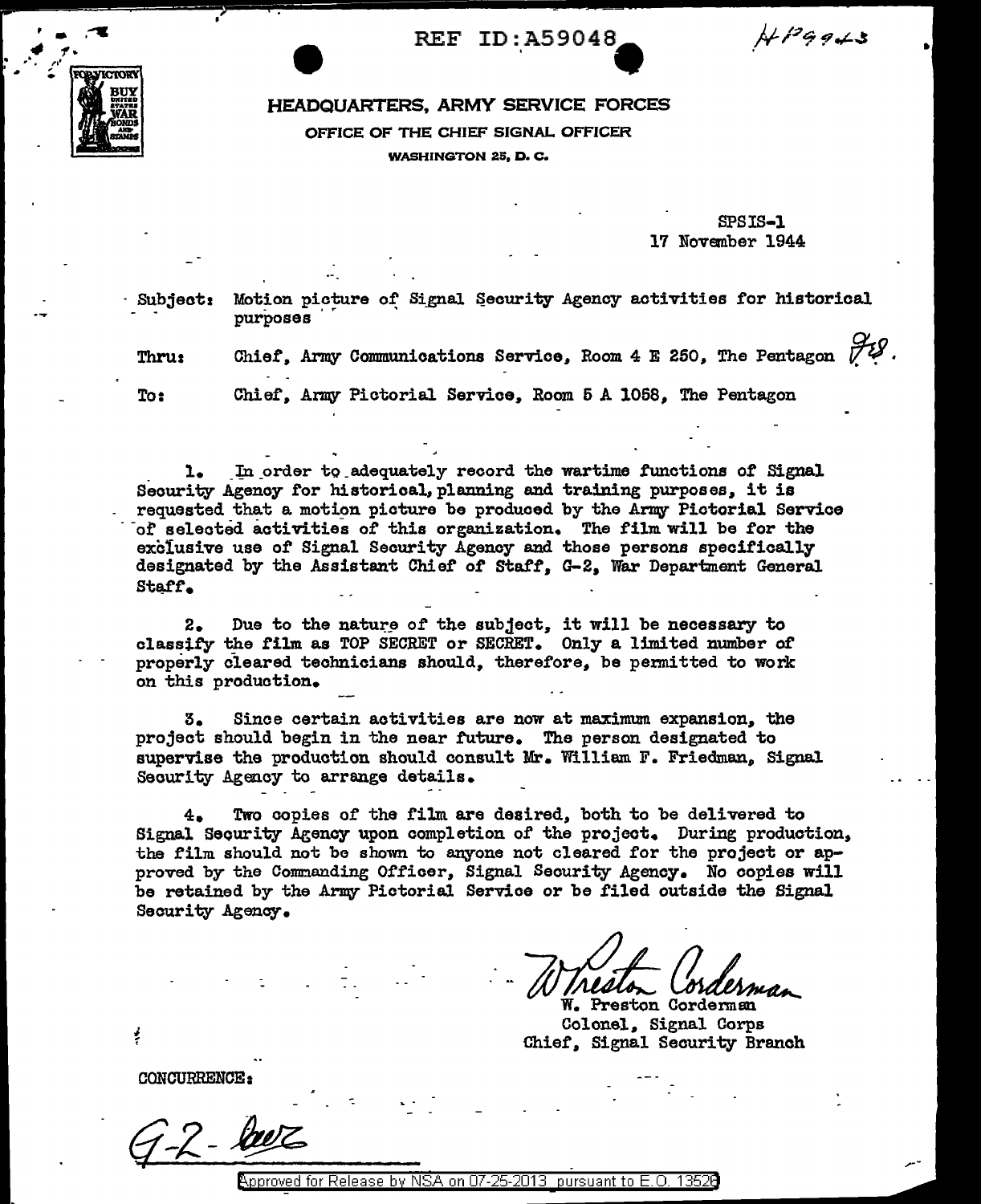REF ID:A59048

Subject: Lotion Picture Project 3809 and Film Strip Project B-43-5 on Signal Security Agency activities for historical purposes.

SPSHP-1  $(17 \text{ Nove.}$  identify  $1944$ . 1st Ind.

ASF, OCSigO, Mashington 25, D. C. 11 January 1945.

 $72m$ 

Thru: Chief, Army Communications Service, OCSigO, Room 45 250, The Pentagon.

To: Chief, Signal Security Branch, CGSigO, mashington 25, D. C.

ı. The Signal Corps Photographic Laboratory, .rmy War College, Mashington 25, D. C. has been directed to make the photographic historical record requested in the basic communication. Captain Barker, Officerin-charge, Domestic Production Section, Army Fictorial Jervice, has been designated as representative of Army Fictorial Jervice to coordinate all the photographic work, and Captain Furinton of the Signal Corps Photographic Laboratory has been designated as the officer responsible for the actual photographic work. Captain Barker reports that as the result of a meeting between Mr. Milliam Friedman of the signal Security Branch, Captain Barker of the Army Pictorial Service, and Captain Furinton of the Signal Corps Photographic Laboratory on 2 January 1945, in Ir. Friedman's office, the following plan was decided upon:

The photographic historical coverage will be divided into  $a_{\bullet}$ two parts:

- (1) A motion picture in 16mm Aodachrome classified not higher than SECRET, to show and describe the outside of all buildings and areas and be an introduction to the entire subject, and:
- (2) A film strip will be prepared to cover all interior operations. The film strip appears to be more practicable, because of the fact that still photographs could be made of operations without causing any appreciable curtailment thereof. Furthermore, it would require a cryptographic clearance of fewer Army Fictorial Jervice personnel.

Every effort will be made to use photographers and a retouch b. artist from Signal Security Branch for the preparation of the film strip frame cards, in order to avoid the necessity of obtaining clearances of equivalent Army Pictorial Jervice personnel.

The Army Pictorial Service will determine, immediately,  $c_{\bullet}$ the fewest number of personnel which must be cleared in order to photograph and process the film strip and record and process the sound records. These sound records will be made on acetate at the Signal Corps ihotographic